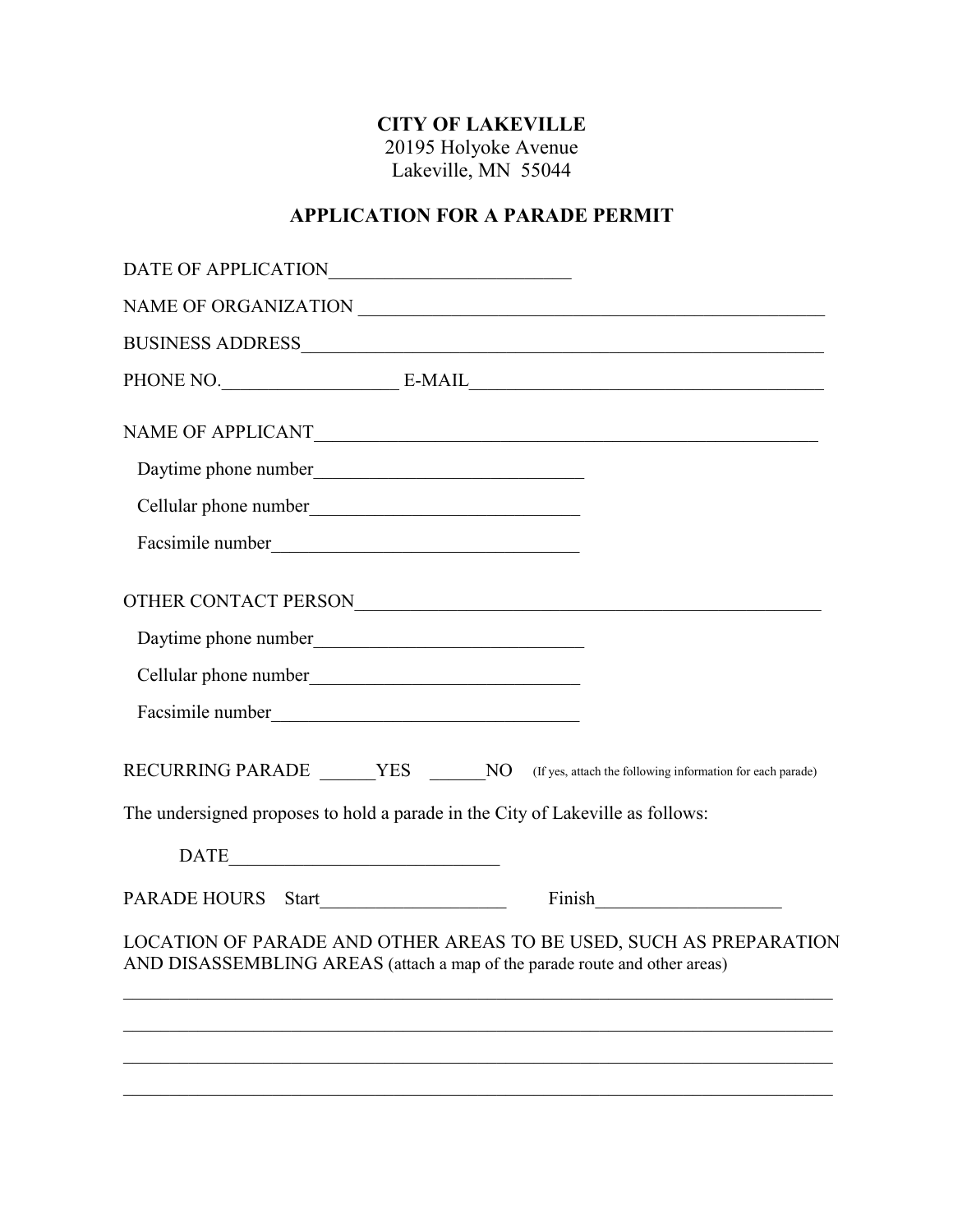#### DESCRIBE NATURE OF PARADE

DESCRIBE PARADE PARTICIPANTS/ENTRIES AND NUMBER OF EACH (e.g. marchers, bands, floats, vehicles, clowns, animals, etc.) (include size of float, types of vehicles, types of animals, etc.) (attach additional sheets if necessary)

DESCRIBE PARKING AREAS FOR PARADE ATTENDEES AND PARTICIPANTS AND ARRANGEMENTS FOR PARKING (attach map of parking areas)

#### DESCRIBE TYPE AND NUMBER OF SANITATION AND HEALTH FACILITIES TO BE PROVIDED BY APPLICANT

#### DESCRIBE CITY SERVICES AND PROPERTY REQUIRED IN CONNECTION WITH THE PARADE